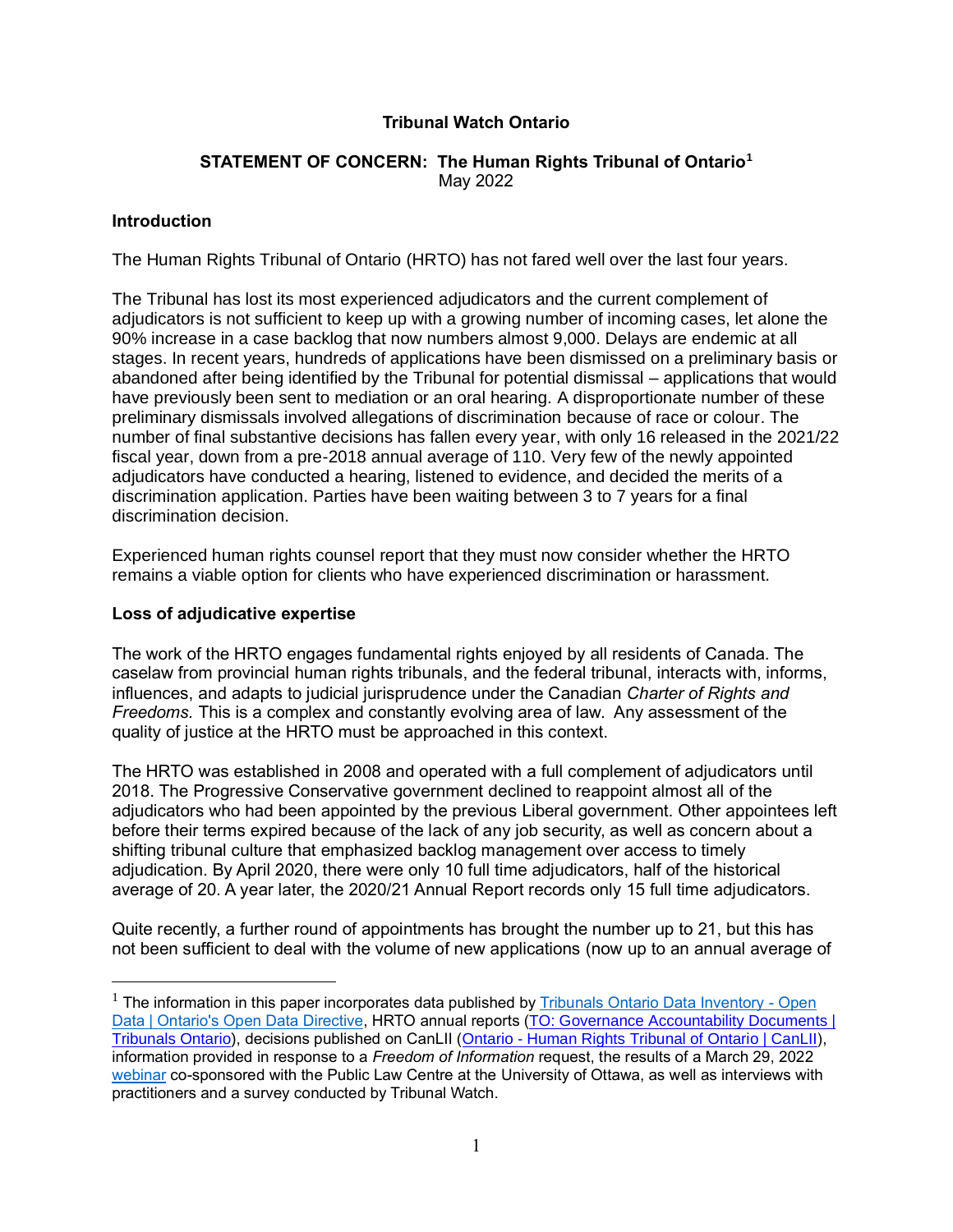4,400, as compared to 3,400 prior to 2017/18), on top of the backlog created by four years with a significantly reduced complement and the impact of the pandemic.

With some exceptions, the new appointees did not bring recognized human rights expertise or significant adjudication or mediation experience to the HRTO, particularly in comparison with the panel of experienced adjudicators whose appointments were not renewed or who otherwise left. This is a marked departure from the previous recruitment history at the HRTO, and arguably inconsistent with the requirements of the *Human Rights Code* itself.<sup>2</sup>

Despite the overall decline in expertise and a work environment that seems to now favour backlog reduction over quality adjudication of discrimination cases, Tribunal Watch acknowledges that there are dedicated adjudicators and staff at the Tribunal, striving to do their job with integrity, despite the difficult environment.

### **Few full hearings and few decisions on discrimination**

Since 2018, the Tribunal has held very few full evidentiary hearings and has issued a steadily declining number of decisions assessing the merits of a discrimination claim based on evidence and legal argument. Final decisions on the merits of an application (referred to as "merit" decisions) are important not only to the parties seeking a resolution, but also because they provide public guidance about the application of the *Code* to everyday situations.

Only 16 final merit decisions were released in the 2021/22 fiscal year.<sup>3</sup> This is approximately one-seventh of the pre-2018 historical average of 110 merits decisions per fiscal year as reported in Annual Reports. An examination of all merit decisions released since January 1, 2021, shows that most parties have been waiting between 3 and 7 years after filing to receive a final decision on an application.

## **Backlog up by 90%**

The HRTO Annual Report no longer publishes information about its active caseload at the end of each fiscal year. However, pursuant to a *Freedom of Information* request, the Tribunal informed us that there were 8,979 active cases as of December 31, 2021, a 90% increase from the backlog of 4,696 cases at end of the 2016/17 fiscal year, the last year when this was information was published. Based on the Tribunal Watch survey and information shared by experienced counsel, delays appear to be endemic at every stage. It can take the Tribunal many months to even send an application to the respondent. There are a very large number of cases waiting to be scheduled for mediation and another long list of cases waiting over a year to be scheduled for a hearing.

<sup>2</sup> Section 32 of the *Code* provides:

The selection process for the appointment of members of the Tribunal shall be a competitive process and the criteria to be applied in assessing candidates shall include the following:

<sup>1.</sup> Experience, knowledge or training with respect to human rights law and issues.

<sup>2.</sup> Aptitude for impartial adjudication.

<sup>3.</sup> Aptitude for applying the alternative adjudicative practices and procedures that may be set out in the Tribunal rules.

<sup>&</sup>lt;sup>3</sup> Decision data on the first three quarters of the fiscal year is available in the Tribunals Ontario Open Data Inventory on its website. The number of merit decisions in the final quarter was identified by a review of published decisions on CanLII.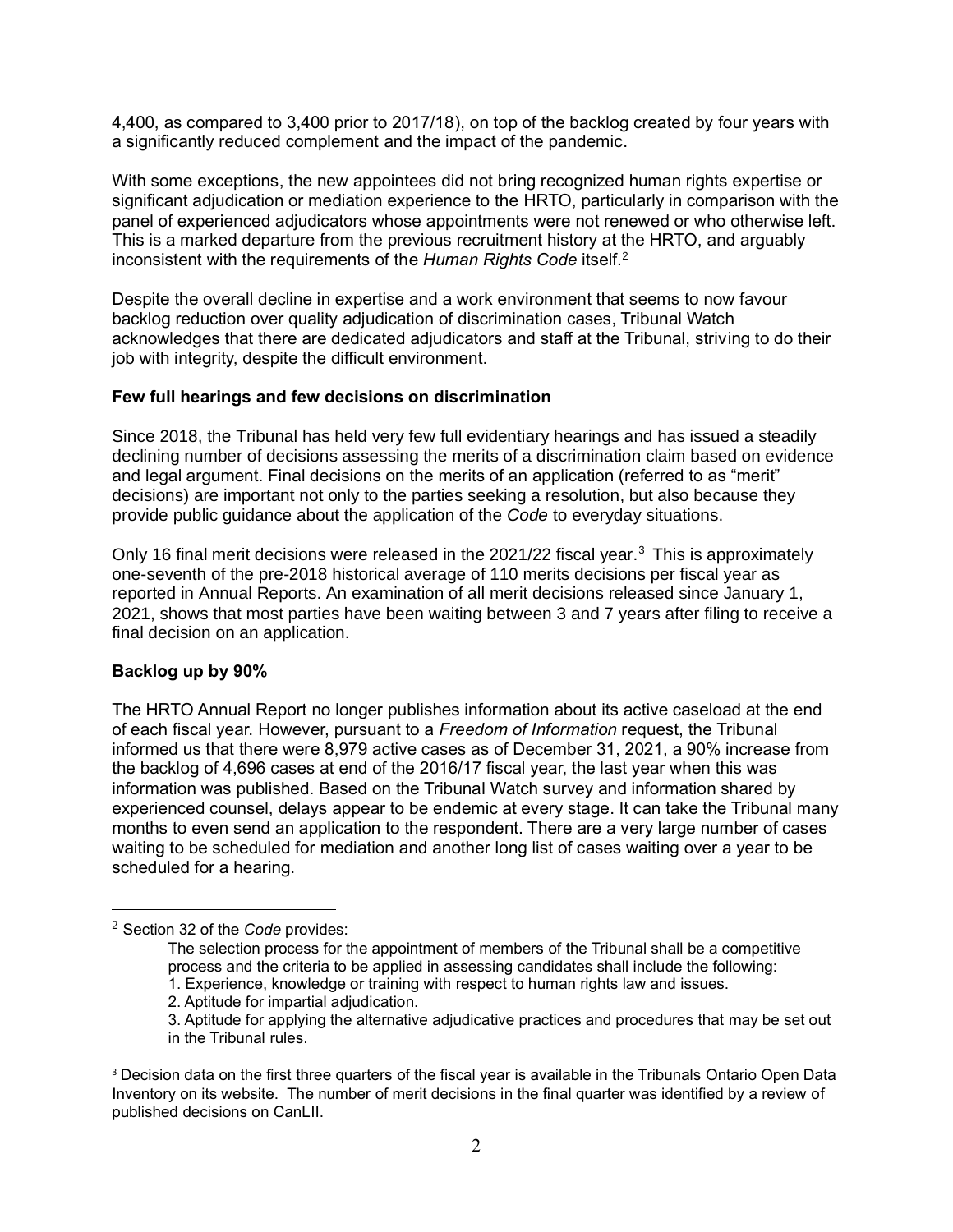### **Limited access to in-person hearings**

The HRTO, as part of Tribunals Ontario<sup>4</sup>, has adopted a "digital first" policy on hearing formats, meaning that, even post-pandemic, it will only consider scheduling an in-person hearing in two exceptional circumstances: if necessary, as an accommodation under the *Code,* or if a party can establish that a virtual process will result in an "unfair hearing". The HRTO "Updated Practice Direction on Hearing Formats" specifies that a party requesting an in-person hearing based on fairness, must demonstrate "significant prejudice".

According to the HRTO Open Data Inventory, over 80% of applicants are now self-represented when they file their application. The requirement to prove "significant prejudice" to qualify for an in-person hearing can raise inappropriate barriers to fair adjudication for unrepresented parties, including individuals with limited internet or computer access. This is particularly true because the HRTO, unlike other comparable tribunals, has failed to establish an accessible process for requesting an in-person hearing.<sup>5</sup>

### **Fewer settlements at mediation**

The settlement rate at HRTO mediations has fallen to 44%, according to data provided to Tribunal Watch pursuant to a *Freedom of Information* request. The average settlement rate at mediation was 58.6% prior to 2018.

One explanation for the falling settlement rate, voiced by experienced practitioners, is that a number of currently appointed mediators appear to lack a firm grasp of human rights principles and/or are not skilled in mediation techniques. At mediation, both parties typically look to the mediator to help assess the strengths and weakness of the case and the range of options if the case were to go forward for adjudication. Mediators who have never conducted a full evidentiary hearing, and who lack deep expertise in human rights law, will be challenged in guiding the mediation process effectively.

## **Increase in HRTO-initiated dismissals and in abandonments**

Since 2018, the Tribunal has issued a Notice of Intent to Dismiss (NOID), in significantly more cases than in the past, moving to dismiss hundreds of applications before they are delivered to the named respondent.<sup>6</sup> The Tribunal-issued NOID typically requires the applicant to provide additional written submissions demonstrating the link between the alleged negative treatment and the ground of discrimination alleged. The NOID warns that the application may not fall within HRTO jurisdiction and will be dismissed in the absence of further submissions. In many of these cases, the applicant filed their application months before receiving the NOID, and heard nothing from the Tribunal in the interim. The numbers show that many applicants simply give up

<sup>4</sup> There are 13 adjudicative tribunals 'clustered' in Tribunals Ontario, including the HRTO.

<sup>5</sup>See the practice of the Social Security Tribunal of Canada: "*Form of hearing: Now your choice",* January 2019, under *"What's New",* (https://sst-tss.gc.ca/en/whats-new). Unlike the SST, the HRTO does not give parties a choice and does not have even a form to request an in-person hearing or a supportive step-by-step guide.

<sup>6</sup> See: Frank Nasca, *Jurisdiction and Access to Justice: An Analysis of Human Rights Tribunal of Ontario-issued Notices of Intent to Dismiss,* OBA Annual Update on Human Rights Law, May 25, 2022. This paper documents an increase from a pre-2018 five-year annual average of 260 NOIDs to 989 NOIDs in 2021. Figure 3, p. 18.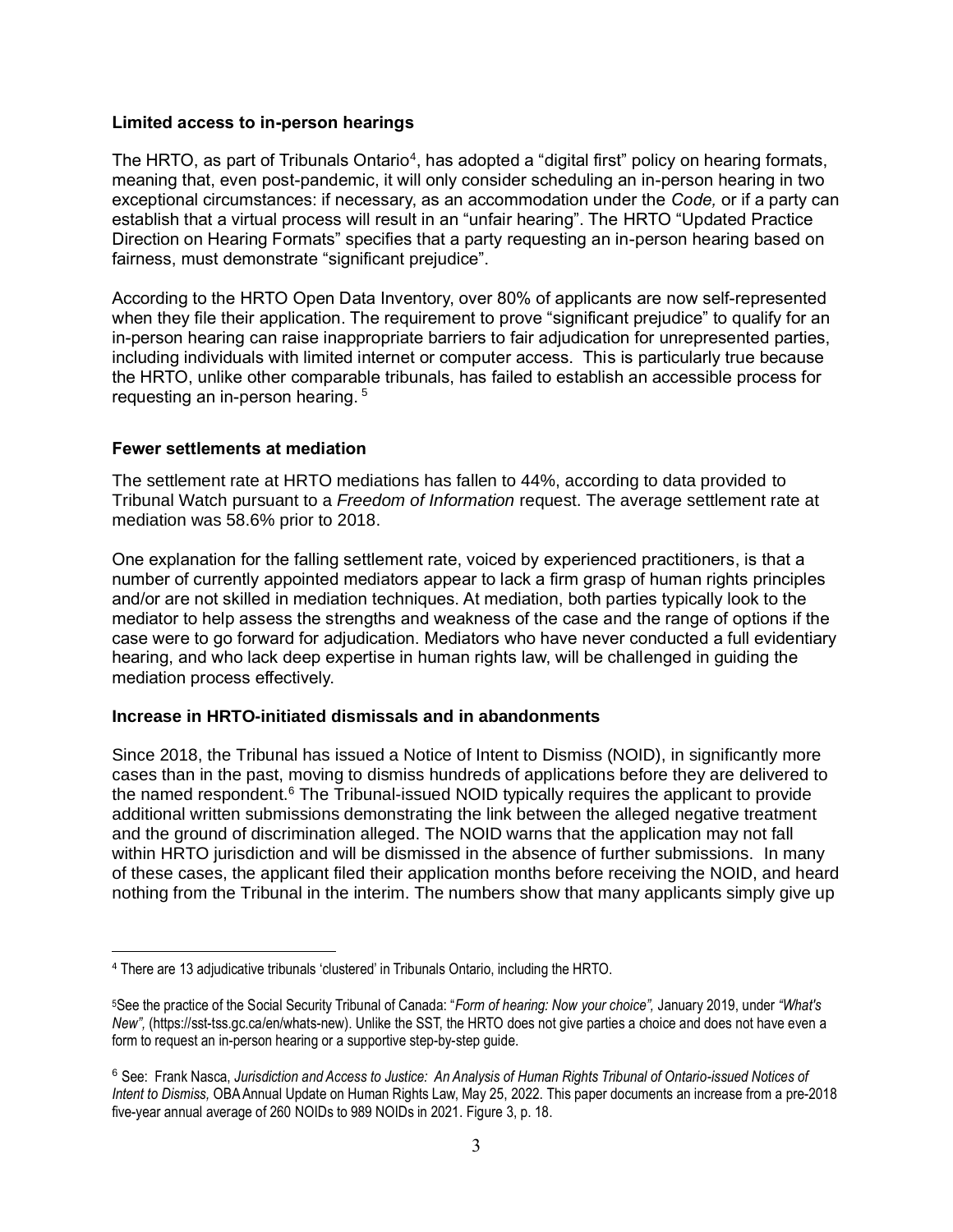after receiving a NOID, leading to dismissal of their application as abandoned. Approximately twice as many applications were abandoned in 2021/22 as compared to 2017/18.

Currently over 80% of applicants are not represented by counsel when they file their applications. The statutory scheme was in fact designed to facilitate the participation of selfrepresented parties. It is not surprising that the ramped-up use of NOIDs has contributed to many self-represented applicants abandoning their applications.

In a small-sample analysis of 43 files where NOIDs were issued, a recent paper presented at the Ontario Bar Association *Annual Human Rights Update* on May 25, 2022, found that only 10 applications were clearly non-jurisdictional<sup>7</sup> and of the remaining 33 applications, only 4 did not meet the standard of presenting an arguable or "prima facie" case. Alarmingly, the analysis also found that applications raising race-related grounds, including race, colour and citizenship, were overrepresented in the group of 33 applications subject to NOIDs, relative to their representation in the overall HRTO caseload. $^8$ 

### **Increase in preliminary dismissals without an oral hearing**

Section 43(2)1 of the *Code* provides that the Tribunal may not finally dispose of an application that is within its jurisdiction without giving the parties an opportunity to make oral submissions Over the last four years, however, the Tribunal has redefined and restricted its understanding of its jurisdiction to dispose of hundreds of applications without an oral hearing. In the past, many of these dismissed applications would have instead been sent to an oral summary hearing, providing the often-unrepresented applicant with an opportunity to explain the basis for their claim in an informal telephone hearing. In 2021/22, the Tribunal held less than half the number of summary hearings that were held in 2017/18,

The Tribunal has instead been dismissing increasing numbers of applications as nonjurisdictional on the basis that the reviewing adjudicator believes that the applicant will not be able to prove the allegations or establish a link between the alleged negative treatment and a *Code*-protected ground. The fact that it may not be clear from the written application form how the applicant will prove their allegations or establish a link to a *Code*-protected ground does not deprive the Tribunal of jurisdiction to hear the case.

Apart from inconsistency with the statutory requirement to provide an oral hearing before a preliminary dismissal, the Tribunal's current approach does not take other important factors into account, including:

• Most applicants are self-represented and have drafted their application without legal advice. They may have difficulty expressing themselves in writing and may not know the information needed to demonstrate potential merit. Importantly, this is how the system was designed in the legislation – to allow self-represented parties to tell their story in their own words in the application and response forms.

<sup>7</sup> For example, cases within the jurisdiction of the Federal government or another province; out of time; dealt with in another proceeding or in a civil action.

<sup>8</sup> Frank Nasca, see footnote 6. In assessing whether a *prima facie* case existed, the analysis looked for at whether the application disclosed a *Code*-protected ground, an adverse impact in a social area and a link between the two.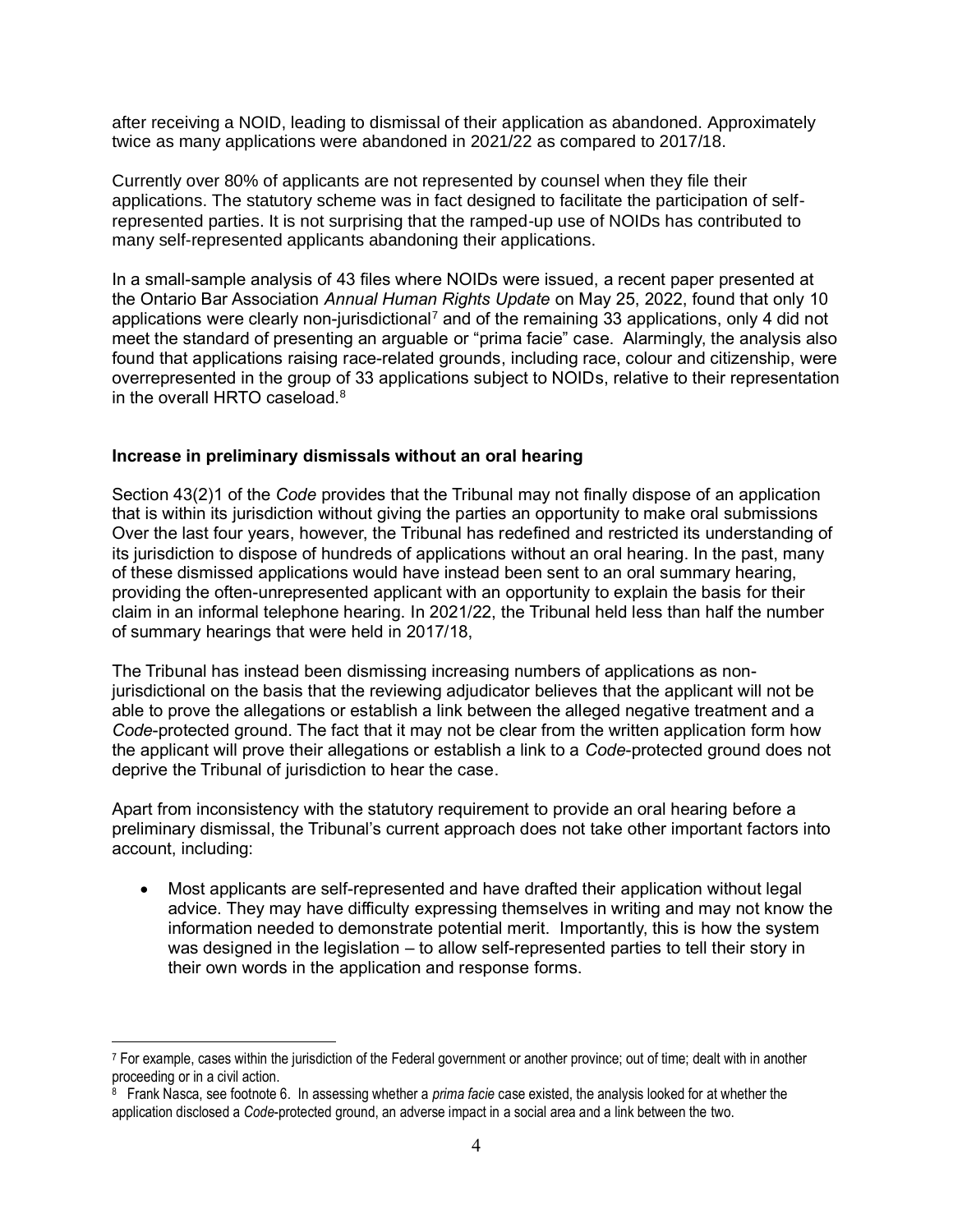- In many cases, the evidence in support of the allegations is the evidence of the applicant. For example, if the allegation is that a supervisor said or did something discriminatory in a private conversation, the only available evidence about that conversation comes from the two people involved. This requires an assessment of the credibility of the testimony. The Tribunal's insistence that such cases require additional evidence to support the allegations seems to lead to the perverse conclusion that the Tribunal believes it lacks jurisdiction if the only evidence in support of the allegations is the evidence of the applicant.
- As HRTO decisions have noted in the past: "In considering what evidence is reasonably available to the applicant, the Tribunal must be attentive to the fact that in some cases of alleged discrimination, information about the reasons for the actions taken by a respondent are within the sole knowledge of the respondent. Evidence about the reasons for actions taken by a respondent may sometimes come through the disclosure process and through cross-examination of the people involved."<sup>9</sup>
- In most of the hundreds of recent dismissal decisions, the determination that the applicant will be unable to prove at a hearing that their *Code* rights have been infringed is being made by adjudicators appointed to the Tribunal with little or no prior expertise in human rights law and who have never conducted a full discrimination hearing.

## **Dismissal decisions without adequate reasons**

In a very large proportion of recent decisions dismissing an application as non-jurisdictional, only inadequate reasons are provided. These decisions consist almost entirely of "boiler plate" language. There is typically no analysis of what the allegations were, or the reasons that the adjudicator believes that the applicant will be unable to prove their allegations or why the allegations do not relate to the *Code*. In cases where the applicant has provided more information in response to a Notice of Intent to Dismiss, many decisions indicate that submissions were received but that they were "not responsive", with little or no information in the decision about the additional information provided and the basis on which it was found to be inadequate. It seems doubtful that these decisions, providing no analysis or explanation, meet the standard set by the courts for adequate reasons.<sup>10</sup>

#### **Unreasonable expectations leading to dismissals**

In March 2020, at the start of the pandemic, the Government of Ontario issued an Emergency Order under the *Emergency Management and Civil Protection Act*. The order suspended limitation periods and procedural time periods relevant to tribunal proceedings.

In response, the HRTO issued advance directions in a large number of cases requiring the applicant to file further submissions within 30 days of the lifting of the Emergency Order, on whatever future date that happened. The Order was lifted in September 2020, but the HRTO failed to notify the affected applicants of this fact. A search on CanLII indicates that over 150 Applications have been dismissed because the applicant failed to file submissions within 30 days.

<sup>9</sup> *Dabic v. Windsor Police Service*, 2010 HRTO 1994

<sup>10</sup> See: *(Canada (Minister of Citizenship and Immigration) v. Vavilov* 2019 SCC 65.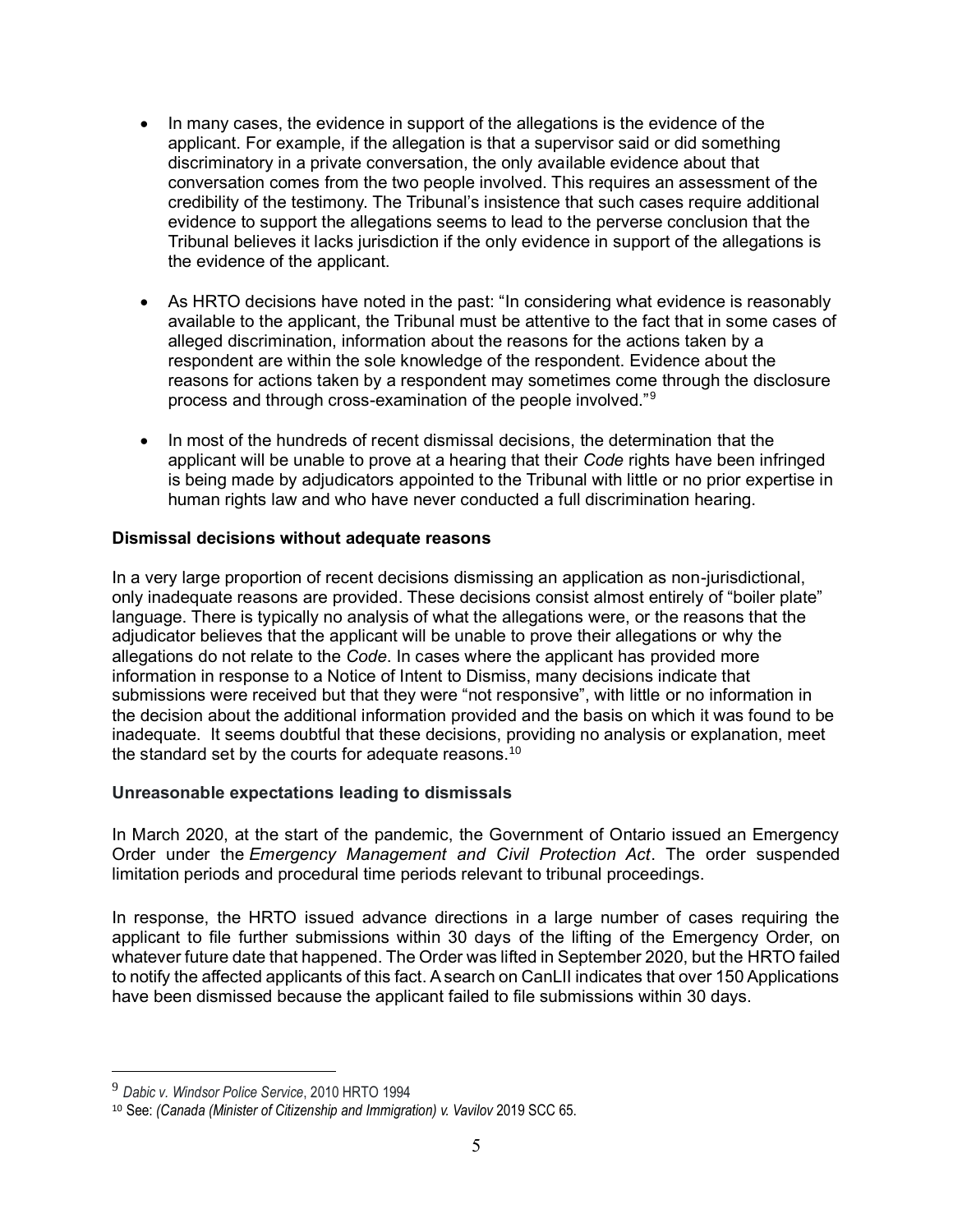It is not reasonable to expect any party, particularly a self-represented party, to be aware of the promulgation of government regulations. The HRTO should have advised parties that the Emergency Order had been lifted and that the 30-day period had commenced.

# **Crisis of Confidence**

What emerged in presentations and audience participation at the March  $29<sup>th</sup>$  webinar, as well as through practitioner interviews and in responses to the Tribunal Watch survey, is that there is a loss of confidence in the HRTO. Significantly, several lawyers questioned whether it was still possible to recommend the HRTO as a viable option for clients experiencing human rights violations. Counsel for respondents point to the significant burden on individual respondents, as well as corporate respondents, when discrimination allegations are not processed efficiently by the HRTO and hang over their clients for several years.

Every response to the Tribunal Watch survey expressed dissatisfaction with delays. Every response reported that the overall experience of litigators at the Tribunal had deteriorated since 2018, in terms of the quality, accessibility and timeliness of justice. None of those completing the survey reported that they had any confidence that the deterioration would be reversed in the postpandemic period.

## **What needs to be done**

Tribunal Watch calls on the government, Tribunals Ontario, and the HRTO, to take the following steps to address the ongoing crisis and the lack of confidence in the HRTO's ability to fulfill its statutory mandate under the *Code* "to facilitate the fair, just and expeditious resolution of the merits $11$ <sup>1</sup> of applications before it:

By the Government of Ontario:

- 1. Commit to an accessible human rights case resolution system with the opportunity for a timely oral hearing as provided for in the *Human Rights Code*.
- 2. Establish a[n Adjudicative Tribunal Justice Council](https://tribunalwatch.ca/wp-content/uploads/2021/11/adjudicative-tribunal-justice-council-proposal-2021-09-16-formatted.pdf) with oversight of the recruitment and renewal process for Tribunal members.
- 3. Establish a truly competitive recruitment process that ensures that new appointees have expert knowledge of human rights law and mediation or adjudication experience. The statutory requirements should be a minimum standard for qualification.
- 4. Ensure that there are enough adjudicators to deal with the increasing case load and provide additional resources to allow the Tribunal to deal with the unacceptable backlog.
- 5. Ensure sufficient administrative resources.

<sup>11</sup> Section 40 of the *Code* provides that: The Tribunal shall dispose of applications made under this Part by adopting the procedures and practices provided for in its rules or otherwise available to the Tribunal which, in its opinion, offer the best opportunity for a fair, just and expeditious resolution of the merits of the applications.